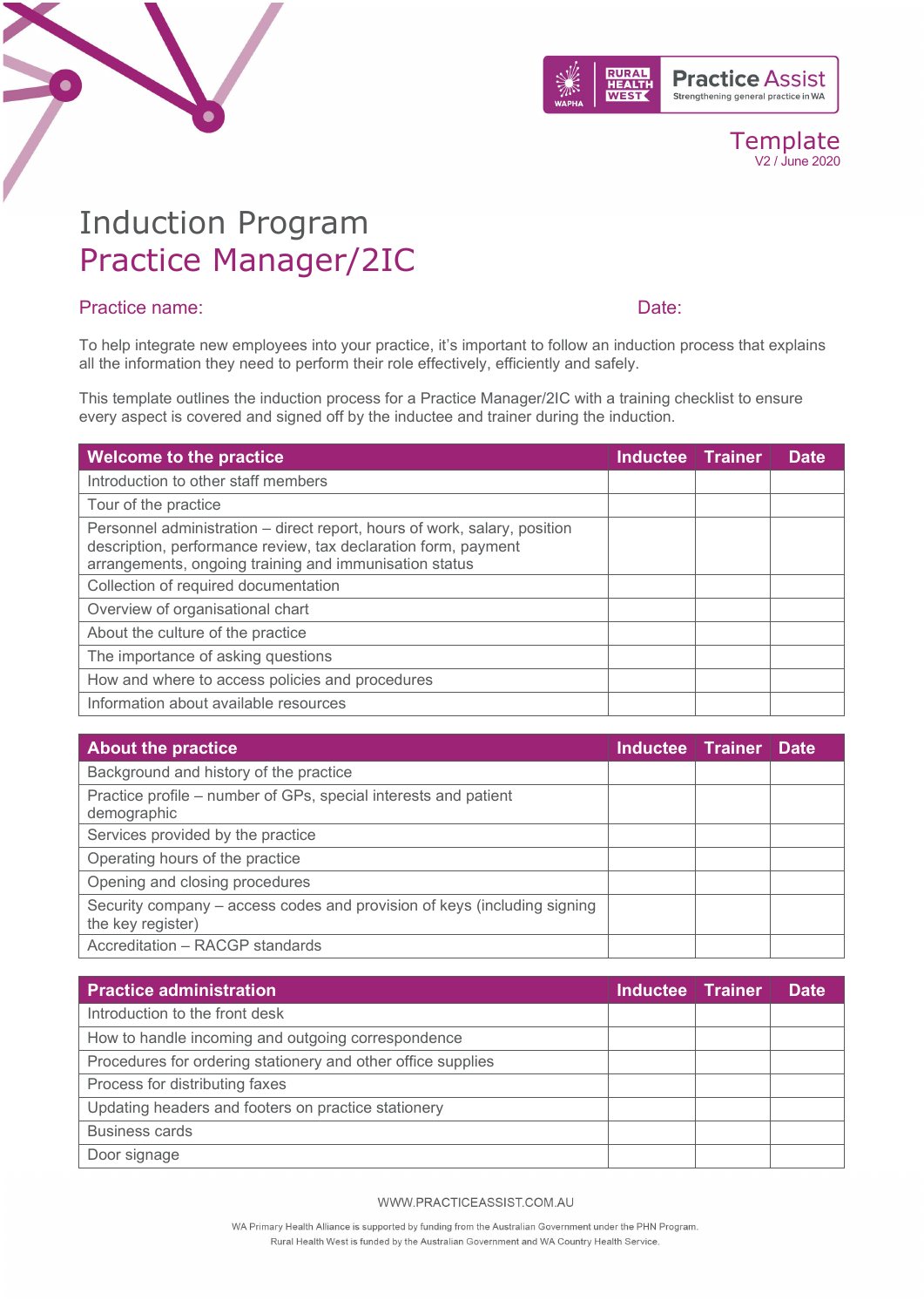

V2 / June 2020

| Doctor stamp                                                                                                  |  |  |
|---------------------------------------------------------------------------------------------------------------|--|--|
| Updating the website/Instagram (bio, about us, services)                                                      |  |  |
| Advertising - public notices                                                                                  |  |  |
| <b>Medical Deputising Service</b>                                                                             |  |  |
| Notifying and updating services of doctors' details, including WAPHA                                          |  |  |
| Updating reception with new provider details (contact, provider number,<br>prescriber number, allergies etc.) |  |  |
| Process for organising drug rep appointments                                                                  |  |  |
| Instructions for use of business equipment                                                                    |  |  |
| Instructions for use of medical equipment                                                                     |  |  |

 $\bullet$ 

| <b>Billing procedures</b>                      |  | <b>Inductee Trainer</b> | <b>Date</b> |
|------------------------------------------------|--|-------------------------|-------------|
| Details about the practice's consultation fees |  |                         |             |
| Information about billing arrangements         |  |                         |             |
| List of common item numbers                    |  |                         |             |

| <b>Telephone procedures</b>                                                                    | <b>Inductee Trainer</b> | <b>Date</b> |
|------------------------------------------------------------------------------------------------|-------------------------|-------------|
| How to place callers on hold, transfer calls and program the phone system                      |                         |             |
| When to transfer telephone calls to GPs and other clinical staff                               |                         |             |
| Information about each GP's policy for receiving and returning patient<br>telephone calls      |                         |             |
| The importance of not interrupting patient consultations unless it is an<br>'urgent situation' |                         |             |
| Definition of an 'urgent situation'                                                            |                         |             |
| How to take and deliver messages                                                               |                         |             |

| <b>Appointment management</b>                                                                                          | <b>Inductee   Trainer</b> | <b>Date</b> |
|------------------------------------------------------------------------------------------------------------------------|---------------------------|-------------|
| Information about the appointment system                                                                               |                           |             |
| How to set up sessions and appointment times in the appointment book                                                   |                           |             |
| How to determine the urgency of patient healthcare needs                                                               |                           |             |
| How to accommodate patients with urgent, non-urgent, complex, planned<br>chronic care or preventative healthcare needs |                           |             |
| How to determine the most appropriate length and time of a consultation<br>at the point of booking                     |                           |             |
| Types of appointments available at the practice                                                                        |                           |             |
| Arrangements for home and other visits                                                                                 |                           |             |
| Arrangements for care outside of normal opening hours                                                                  |                           |             |
| Process for handling new patients at the practice                                                                      |                           |             |
| How to offer patients the opportunity to request their preferred GP and<br>other clinical staff                        |                           |             |
| How to book appointments                                                                                               |                           |             |
| How to greet patients when they attend their scheduled appointment                                                     |                           |             |
| The importance of informing patients of any extended waiting times                                                     |                           |             |
| Process for handling 'did not attend' and cancelled appointments                                                       |                           |             |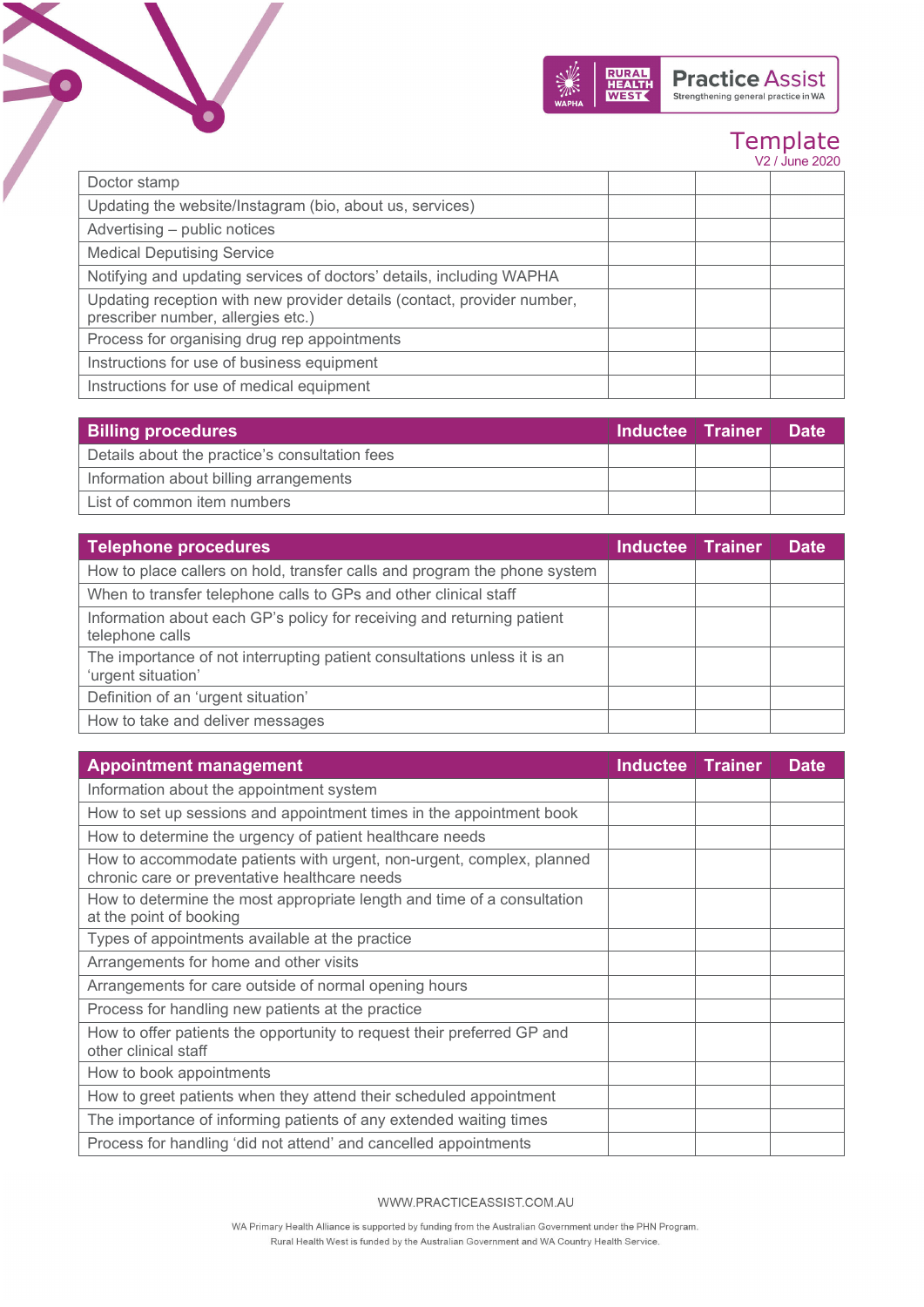

#### Template V2 / June 2020

| Triage and medical emergencies                                                                             | <b>Inductee   Trainer  </b> | <b>Date</b> |
|------------------------------------------------------------------------------------------------------------|-----------------------------|-------------|
| How to determine the level of urgency of patient healthcare needs                                          |                             |             |
| How to handle a medical emergency $-$ on the telephone or in person with<br>and without a GP in attendance |                             |             |
| How to identify and care for patients in distress                                                          |                             |             |

 $\bullet$ 

| <b>Patient management</b>                                                                                            | <b>Inductee</b> | <b>Trainer</b> | <b>Date</b> |
|----------------------------------------------------------------------------------------------------------------------|-----------------|----------------|-------------|
| The importance of respecting patient rights                                                                          |                 |                |             |
| Policies and guidelines on open disclosure                                                                           |                 |                |             |
| Obtaining patient consent for the presence of a third party during their<br>consultation                             |                 |                |             |
| The importance of treating patients with courtesy and respect                                                        |                 |                |             |
| Policies and guidelines on ethical dilemmas                                                                          |                 |                |             |
| How to provide important information to patients                                                                     |                 |                |             |
| How to handle difficult or angry patients                                                                            |                 |                |             |
| How to handle patient requests for repeat prescriptions and referrals                                                |                 |                |             |
| How to handle incoming and outgoing pathology                                                                        |                 |                |             |
| Each GP's policy for receiving and returning patient emails                                                          |                 |                |             |
| How to access services to help communicate with patients who speak<br>other languages and/or those with a disability |                 |                |             |
| Information about local health, disability and community services                                                    |                 |                |             |
| List of local hospitals                                                                                              |                 |                |             |
| List of pathology and radiology providers                                                                            |                 |                |             |

| <b>Patient health records and confidentiality</b>                                                                                                                                                                       | <b>Inductee Trainer</b> | <b>Date</b> |
|-------------------------------------------------------------------------------------------------------------------------------------------------------------------------------------------------------------------------|-------------------------|-------------|
| The importance of privacy, confidentiality and security of patient health<br>information (verbal, written and electronic)                                                                                               |                         |             |
| Process for handling results, reports and clinical correspondence                                                                                                                                                       |                         |             |
| Information about the practice recall and reminder system                                                                                                                                                               |                         |             |
| Process for referrals                                                                                                                                                                                                   |                         |             |
| Clinical guidelines (recalls and reminders, eHealth practice policy)                                                                                                                                                    |                         |             |
| Information on key public health regulations (such as reporting<br>requirements for communicable diseases)                                                                                                              |                         |             |
| Policy for retention of records and archiving                                                                                                                                                                           |                         |             |
| Process for transferring patient health records                                                                                                                                                                         |                         |             |
| Security policy for prescription pads and computer-generated prescription<br>paper, letterhead, medical certificates, medications, patient health records<br>and related patient health information, including accounts |                         |             |

| <b>Computer administration</b>                                 | Inductee Trainer | <b>Date</b> |
|----------------------------------------------------------------|------------------|-------------|
| Information about privacy, confidentiality and security issues |                  |             |
| Allocating the appropriate passwords and permissions           |                  |             |
| Notifying software provider of new user                        |                  |             |
| Notifying secure messaging provider of additional providers    |                  |             |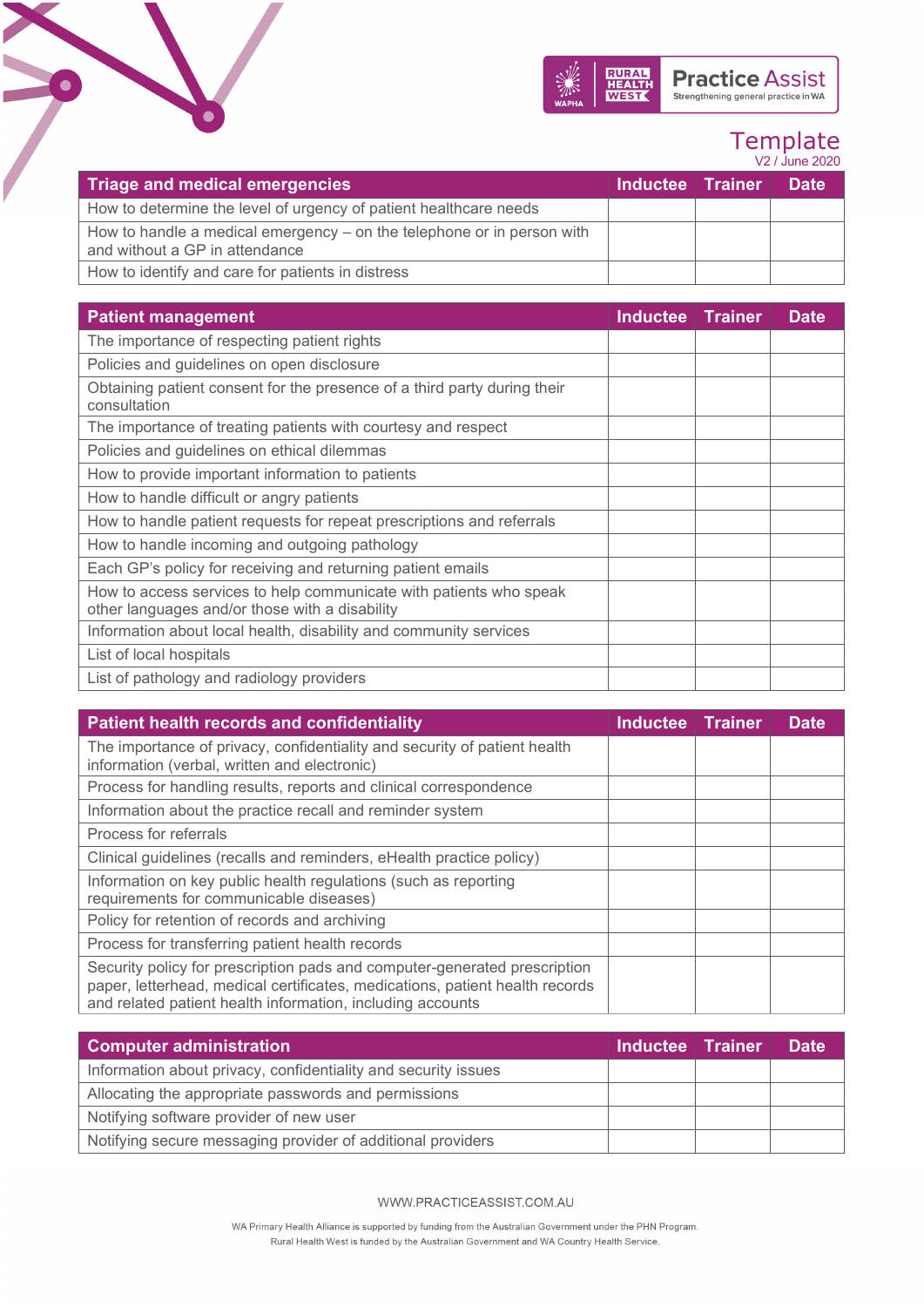

|  | V2 / June 2020 |
|--|----------------|
|  |                |
|  |                |

| How to lock the computer and activate screensavers                                                                                                                                                           |  |  |
|--------------------------------------------------------------------------------------------------------------------------------------------------------------------------------------------------------------|--|--|
| Training in clinical and management software programs and the required<br>information for each patient health record                                                                                         |  |  |
| Training, use and updating of individual PRODA, HPOS, My Health<br>Record, NASH PKI Site Certificates, Secure Messaging, STS Address<br>Book, Electronic and Smart referrals, CAT4/Top Bar, AIR, MBS and PIP |  |  |
| Training in accessing the Health Provider Portal (The Viewer)                                                                                                                                                |  |  |
| Training in use of HealthPathways                                                                                                                                                                            |  |  |
| Practice's IT provider to set up email address and access to the computer<br>network and remote login                                                                                                        |  |  |
| How to set up preferred doctor templates (e.g. referral letter and medical<br>certificates)                                                                                                                  |  |  |
| Policy for use of email                                                                                                                                                                                      |  |  |
| Policy for use of social media                                                                                                                                                                               |  |  |
| Computer security procedures – firewall, anti-virus and disaster recovery                                                                                                                                    |  |  |
| How to scan documents and digital images                                                                                                                                                                     |  |  |
| Procedures for backing up electronic information                                                                                                                                                             |  |  |
| Procedures for securely transferring patient health information over a<br>public network                                                                                                                     |  |  |

 $\bullet$ 

| Human resource management                                                                                           | <b>Inductee Trainer</b> | <b>Date</b> |
|---------------------------------------------------------------------------------------------------------------------|-------------------------|-------------|
| Staff code of conduct                                                                                               |                         |             |
| Staff requirements for continuing professional development                                                          |                         |             |
| Management of staff rosters                                                                                         |                         |             |
| Information and training of processing staff and doctor pays                                                        |                         |             |
| Policy for staff notifying when they are unable to work                                                             |                         |             |
| Induction of staff and updating the induction training checklist                                                    |                         |             |
| Preferences of doctors                                                                                              |                         |             |
| Policy for equal opportunity, sexual harassment and bullying                                                        |                         |             |
| Procedure and frequency of staff and clinical meetings                                                              |                         |             |
| What to do in the event of an incident or injury                                                                    |                         |             |
| Policy for lifting heavy objects                                                                                    |                         |             |
| Policy for smoking, drugs and alcohol in the practice                                                               |                         |             |
| How to handle violent situations in the workplace                                                                   |                         |             |
| Ways to maintain staff health and wellbeing                                                                         |                         |             |
| Current immunisation status known, documented and appropriate to the<br>duties identified and arranged (by consent) |                         |             |
| How to handle non-medical emergencies (e.g. fire and bomb threats)                                                  |                         |             |

| <b>Treatment room and facilities</b>                                                                                                       | Inductee Trainer | <b>Date</b> |
|--------------------------------------------------------------------------------------------------------------------------------------------|------------------|-------------|
| Process for using and maintaining medical practice equipment (e.g. ECG<br>and spirometry)                                                  |                  |             |
| Process for storing, ordering, documenting and disposing of controlled and<br>restricted drugs (e.g. safe, key and protocols for S8 drugs) |                  |             |
| Doctor's bag orders, prescription paper and pads                                                                                           |                  |             |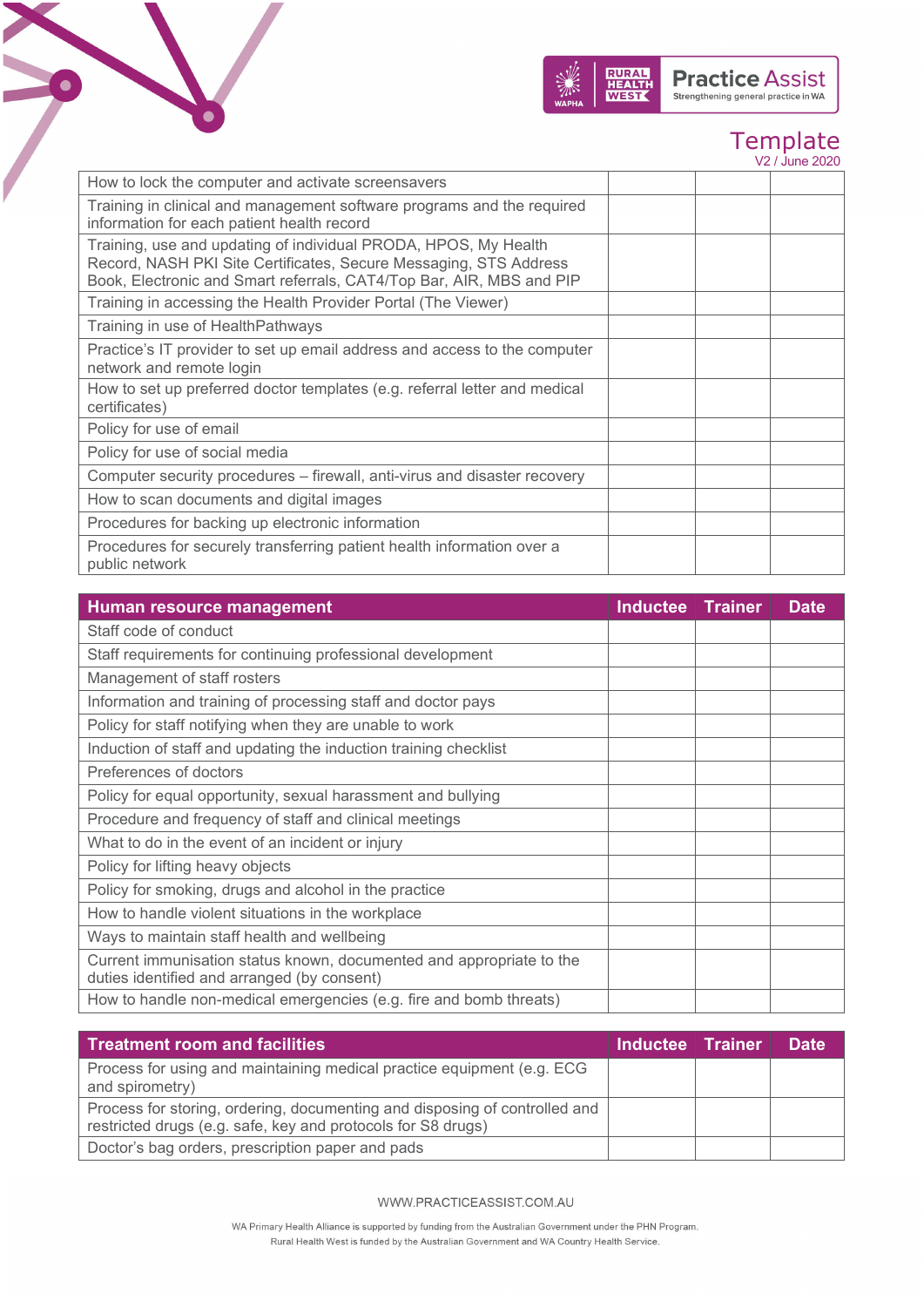

|                                                                        |  | V2 / June 2020 |
|------------------------------------------------------------------------|--|----------------|
| Process for checking, rotating and resupplying perishable medical      |  |                |
| supplies                                                               |  |                |
| Process for storing, ordering, documenting and disposing of Schedule 4 |  |                |
| medicines and pharmaceutical samples                                   |  |                |
| Location and use of emergency trolley, supplies and doctor's bag       |  |                |

 $\bullet$ 

| <b>Cold chain management</b>                                                                                          | Inductee   Trainer | <b>Date</b> |
|-----------------------------------------------------------------------------------------------------------------------|--------------------|-------------|
| Process for receiving and transporting vaccines                                                                       |                    |             |
| Information about the importance of managing the cold chain                                                           |                    |             |
| How to manage the cold chain                                                                                          |                    |             |
| Name of the staff member with primary responsibility for managing the<br>cold chain                                   |                    |             |
| The actions to take in the event of a cold chain breach                                                               |                    |             |
| Location of Vaccine Management Protocol                                                                               |                    |             |
| Location of vaccine esky, ice packs, packing materials, thermometer and<br>instructions on how to pack a vaccine esky |                    |             |

| <b>Continuous quality improvement</b>                                                                          | Inductee | <b>Trainer</b> | <b>Date</b> |
|----------------------------------------------------------------------------------------------------------------|----------|----------------|-------------|
| Information about practice accreditation and what that means                                                   |          |                |             |
| Information about how to provide input and feedback for improving<br>business operations and business planning |          |                |             |
| Process for notifiable data breaches                                                                           |          |                |             |
| PIP QI program, guidelines, contracts, reporting requirements                                                  |          |                |             |
| Name of the staff member with primary responsibility for infection<br>prevention and control                   |          |                |             |
| Process and name of the staff member responsible for managing patient<br>feedback                              |          |                |             |
| Process and name of the staff member responsible for the investigation<br>and resolution of complaints         |          |                |             |
| Process and name of the staff member responsible for leading clinical<br>improvements                          |          |                |             |
| Process and name of the staff member responsible for leading risk<br>management                                |          |                |             |

| <b>Occupational health and safety (OH&amp;S)</b>                                                                      | Inductee Trainer | <b>Date</b> |
|-----------------------------------------------------------------------------------------------------------------------|------------------|-------------|
| Objectives of the OH&S policy                                                                                         |                  |             |
| Responsibilities and obligations of management                                                                        |                  |             |
| Responsibilities and obligations of employees                                                                         |                  |             |
| Responsibilities and obligations of contractors                                                                       |                  |             |
| How to identify any unforeseeable risk or hazards that could affect staff or<br>other people at the practice          |                  |             |
| Your responsibility in training and educating staff about any OH&S issues<br>that affect or could affect them at work |                  |             |
| Supervision and personal protective equipment                                                                         |                  |             |
| Policy for completing monthly workplace health and safety checks                                                      |                  |             |
| Policy for fitness for work/duty                                                                                      |                  |             |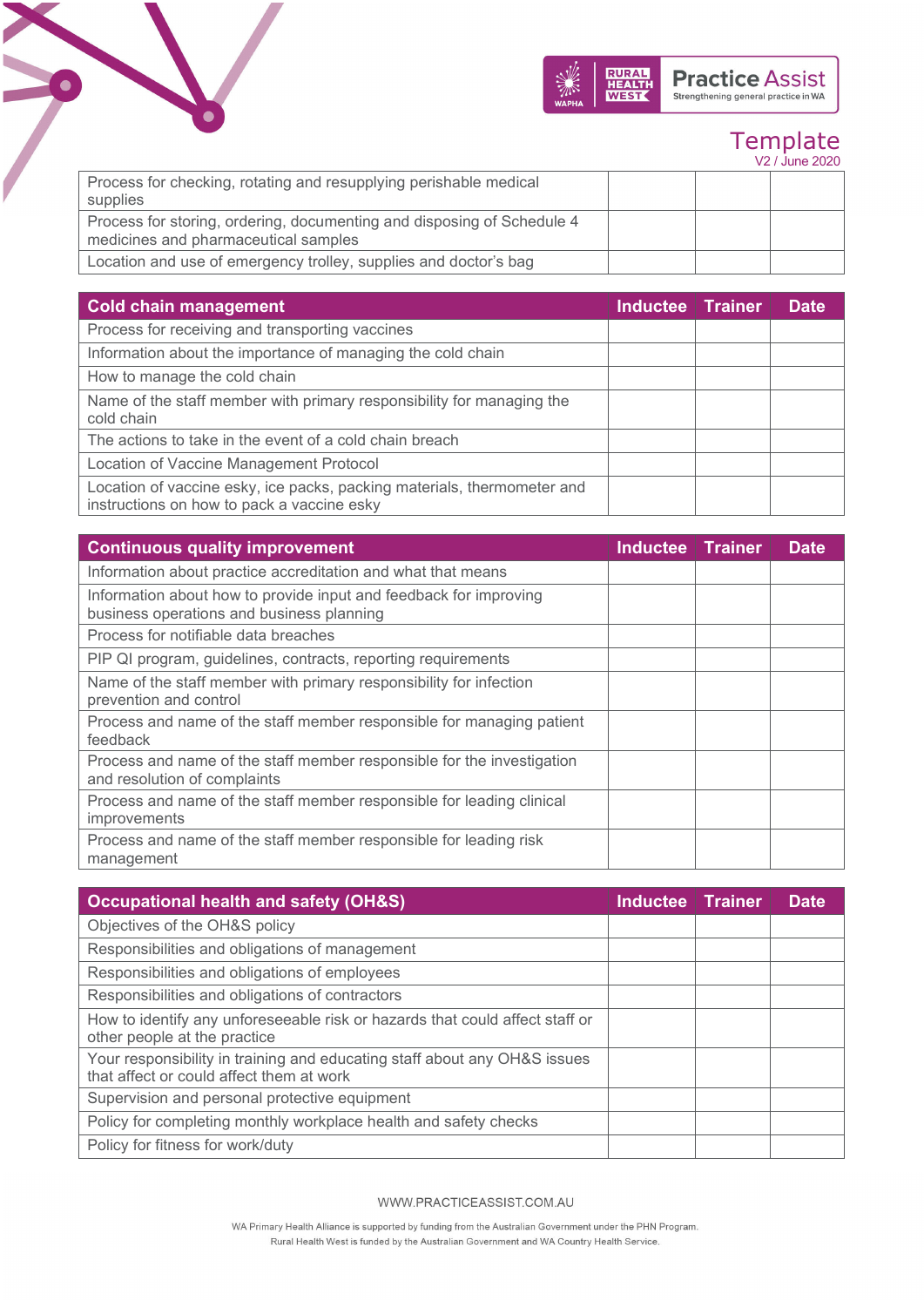

V2 / June 2020

| Policy for incident and injury reporting                                     |  |  |
|------------------------------------------------------------------------------|--|--|
|                                                                              |  |  |
| Procedure for emergencies                                                    |  |  |
| Procedure for bomb threats                                                   |  |  |
| Procedure for armed hold-up/robbery                                          |  |  |
| Procedure for violence in the workplace                                      |  |  |
| Procedure for OH&S complaints                                                |  |  |
| Procedure for workers' compensation                                          |  |  |
| Procedure for hazard and risk management and how to complete incident        |  |  |
| report forms                                                                 |  |  |
| Policy and procedure for risk assessment, controlling a risk, regular review |  |  |
| and documentation                                                            |  |  |
| Policy for no smoking                                                        |  |  |
| Policy and procedure for staff immunisation register                         |  |  |
| Procedure for manual cleaning and sterilisation of equipment                 |  |  |
| Procedure for cleaning up spills of contaminated waste                       |  |  |
| Procedure for infection control for potential infectious patients            |  |  |
| Procedure for disposal of clinical waste                                     |  |  |

 $\bullet$ 

| Infection prevention and control                                                                                                                                                    | Inductee   Trainer | <b>Date</b> |
|-------------------------------------------------------------------------------------------------------------------------------------------------------------------------------------|--------------------|-------------|
| Principles of infection prevention and control                                                                                                                                      |                    |             |
| Policy and procedure for risk management, reporting, investigating and<br>analysis of near misses, slips, lapses, mistakes or adverse events to<br>improve patient and staff safety |                    |             |
| Participation in continued education and identification of training<br>requirements                                                                                                 |                    |             |
| Policy and procedure for management of sharps injury                                                                                                                                |                    |             |
| Policy and procedure for management of blood and body-substance spills                                                                                                              |                    |             |
| Correct hand washing and hand hygiene techniques                                                                                                                                    |                    |             |
| Practice cleaning schedule                                                                                                                                                          |                    |             |
| How to ensure instruments are sterile at point of use                                                                                                                               |                    |             |
| Policy and procedure for safe storage and disposal of clinical waste                                                                                                                |                    |             |
| Policy and procedure for handling, sorting, laundering and storing linen                                                                                                            |                    |             |
| Standard and additional precautions                                                                                                                                                 |                    |             |
| Disease prevention in the workplace by serology and vaccination                                                                                                                     |                    |             |
| Policy and procedure for handling and using chemicals, including<br>instrument grade detergents and Safety Data Sheets (SDS)                                                        |                    |             |
| Policy and procedure for safe handling of pathology specimens                                                                                                                       |                    |             |
| Correct use of personal protective equipment                                                                                                                                        |                    |             |
| Policy and procedures for sterilisation including pre-cleaning of<br>instruments, cleaning of instruments, drying of instruments and packaging<br>of instruments                    |                    |             |
| How to use the steriliser and access the manufacturer's operator manual                                                                                                             |                    |             |
| Checking and replacing the steriliser printer paper                                                                                                                                 |                    |             |
| Loading the steriliser                                                                                                                                                              |                    |             |
| Unloading the steriliser                                                                                                                                                            |                    |             |